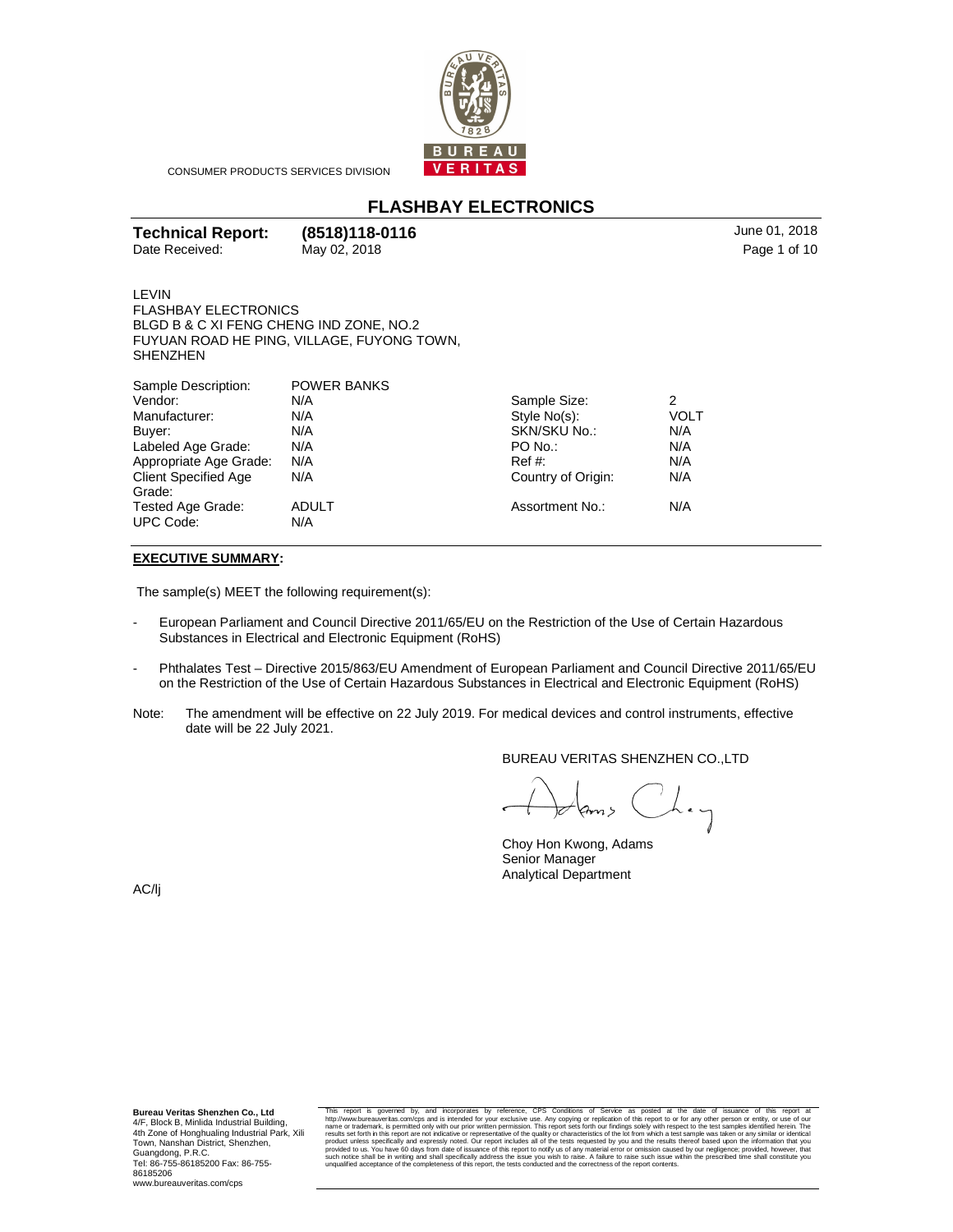

FLASHBAY ELECTRONICS Technical Report: **(8518)118-0116** June 01, 2018 Page 2 of 10

### **RESULTS:**

**Compliance Test - European Parliament and Council Directive 2011/65/EU on the Restriction of the Use of Certain Hazardous Substances in Electrical and Electronic Equipment (RoHS)** 

| <b>Test Item(s)</b> | <b>Item / Component Description(s)</b><br>Location(s) |                             | Style(s) |  |  |  |
|---------------------|-------------------------------------------------------|-----------------------------|----------|--|--|--|
| 1                   | Bright silvery metal                                  | Case, power bank            |          |  |  |  |
| $\overline{2}$      | Black plastic / adhesive                              | Cover, power bank           |          |  |  |  |
| 3                   | Black printed clear plastic                           | Adhesive tape               |          |  |  |  |
| 4                   | Clear yellow plastic                                  | Adhesive tape               |          |  |  |  |
| 5                   | Dull blue paper sticker                               | Adhesive tape               |          |  |  |  |
| $\overline{6}$      | Red plated coppery metal                              | Wire                        |          |  |  |  |
| $\overline{7}$      | Bright white plastic                                  | Case, USB plug              |          |  |  |  |
| 8                   | Silvery metal                                         | Case, USB plug              |          |  |  |  |
| 9                   | Pale black plastic                                    | Slot, USB plug              |          |  |  |  |
| 10                  | Silvery metal                                         | Lock washer, USB plug       |          |  |  |  |
| 11                  | Silvery metal                                         | Plate, USB plug             |          |  |  |  |
| 12                  | Silver plated golden metal                            | Pin, USB plug               |          |  |  |  |
| 13                  | Black / white body                                    | SMD resistor, PCB, USB plug |          |  |  |  |
| 14                  | Red coated brown plastic / coppery<br>metal           | PCB, USB plug               |          |  |  |  |
| 15                  | Silvery solder                                        | PCB, USB plug               |          |  |  |  |
| 16                  | Black soft plastic                                    | Frame & sleeve              |          |  |  |  |
| 17                  | Dull white soft plastic                               | Frame                       |          |  |  |  |
| 18                  | Bright white soft plastic                             | Wire jacket                 |          |  |  |  |
| 19                  | Black soft plastic                                    | Wire jacket                 |          |  |  |  |
| 20                  | Red soft plastic                                      | Wire jacket                 |          |  |  |  |
| 21                  | Grey printed bright red soft plastic                  | Thick wire jacket           |          |  |  |  |
| 22                  | Grey printed black soft plastic                       | Thick wire jacket           |          |  |  |  |
| 23                  | Silver plated coppery metal                           | Wire                        |          |  |  |  |
| 24                  | Silvery solder                                        | Wire                        |          |  |  |  |
| 25                  | Silvery metal                                         | Connector                   |          |  |  |  |
| 26                  | Silvery metal                                         | Case, USB plug              |          |  |  |  |
| 27                  | Matt white plastic                                    | Base, USB plug              |          |  |  |  |
| 28                  | Silver plated golden metal                            | Pin, USB plug               |          |  |  |  |
| 29                  | Silvery solder                                        | Pin, USB plug               |          |  |  |  |
| 30                  | Silvery metal                                         | Case, mini USB              |          |  |  |  |
| 31                  | Pale black plastic                                    | Base, mini USB              |          |  |  |  |
| 32                  | Silvery metal                                         | Plate, mini USB             |          |  |  |  |
| 33                  | Silver Plated golden metal                            | Pin, mini USB               |          |  |  |  |
| 34                  | Silvery solder                                        | Pin, mini USB               |          |  |  |  |

**Test Method :** See Appendix.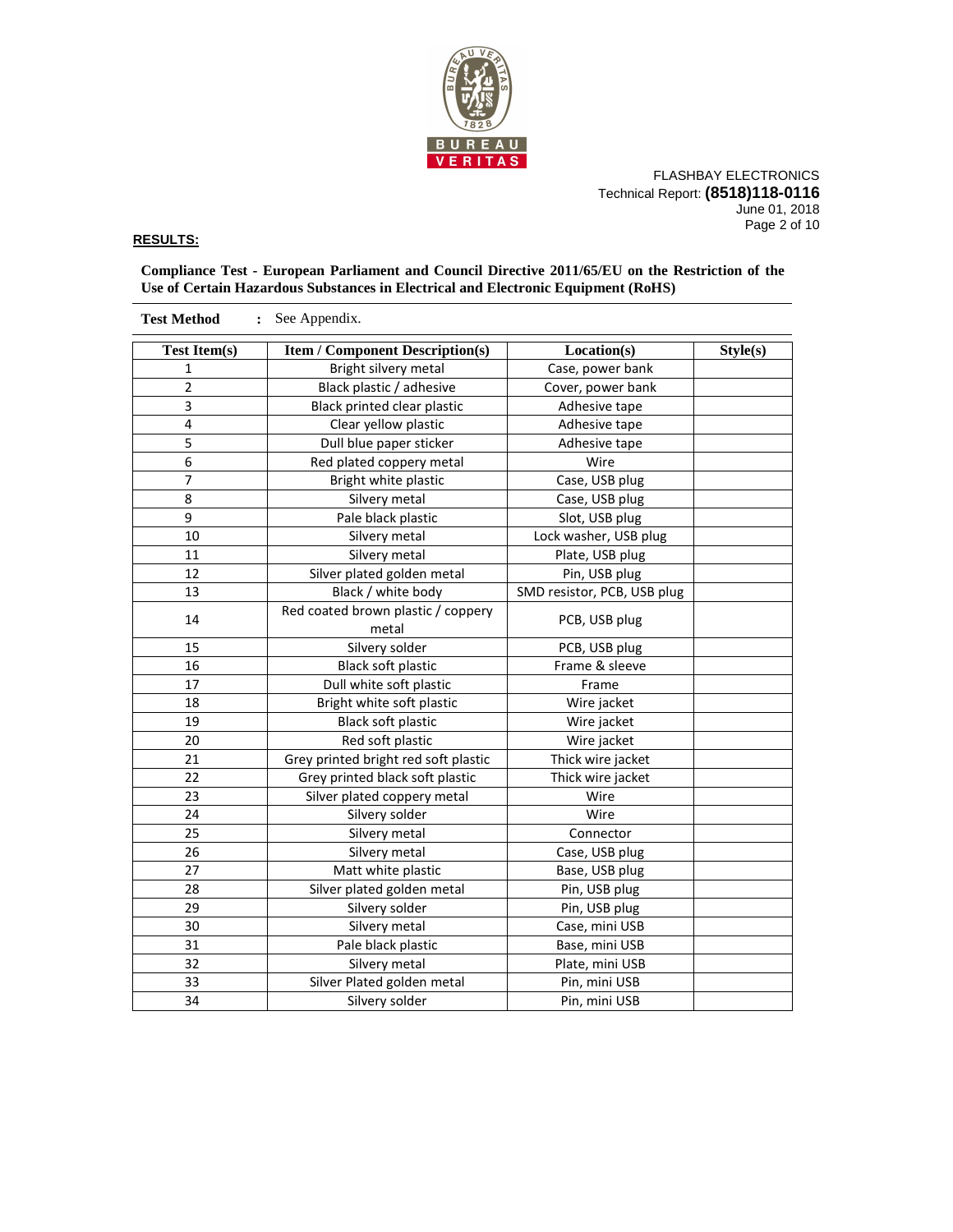

FLASHBAY ELECTRONICS Technical Report: **(8518)118-0116** June 01, 2018 Page 3 of 10

### **RESULTS:**

**Compliance Test - European Parliament and Council Directive 2011/65/EU on the Restriction of the Use of Certain Hazardous Substances in Electrical and Electronic Equipment (RoHS)** 

| See Appendix.<br><b>Test Method</b> |                                                       |                     |  |  |  |  |
|-------------------------------------|-------------------------------------------------------|---------------------|--|--|--|--|
| <b>Test Item(s)</b>                 | <b>Item / Component Description(s)</b><br>Location(s) |                     |  |  |  |  |
| 35                                  | White plastic                                         | Adhesive tape, PCB  |  |  |  |  |
| 36                                  | Silvery metal                                         | Case, USB Plug, PCB |  |  |  |  |
| 37                                  | Pale black plastic                                    | Slot, USB plug, PCB |  |  |  |  |
| 38                                  | Golden metal                                          | Pin, USB plug, PCB  |  |  |  |  |
| 39                                  | Brown body                                            | SMD capacitor, PCB  |  |  |  |  |
| Black / white body<br>40            |                                                       | SMD resistor, PCB   |  |  |  |  |
| 41<br>White body                    |                                                       | SMD LED, PCB        |  |  |  |  |
| 42                                  | Black body                                            |                     |  |  |  |  |
| 43                                  | Grey body                                             | IRO, PCB            |  |  |  |  |
| 44                                  | Dull black boy                                        | IC, PCB             |  |  |  |  |
|                                     | White printed green coated                            | <b>PCB</b>          |  |  |  |  |
| 45                                  | translucent plastic / coppery metal                   |                     |  |  |  |  |
| 46                                  | Silvery solder                                        | <b>PCB</b>          |  |  |  |  |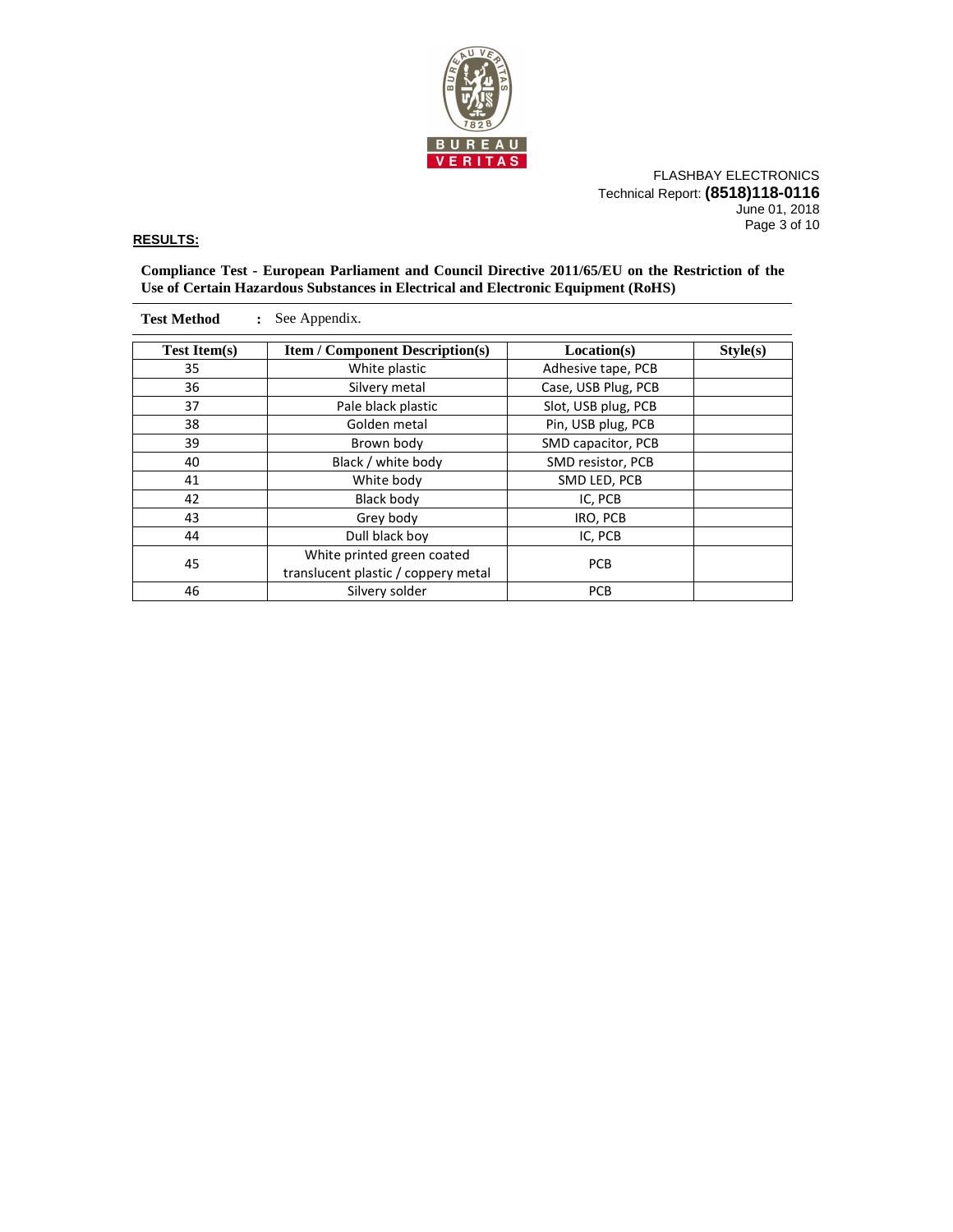

FLASHBAY ELECTRONICS Technical Report: **(8518)118-0116** June 01, 2018 Page 4 of 10

### **RESULTS:**

**Compliance Test - European Parliament and Council Directive 2011/65/EU on the Restriction of the Use of Certain Hazardous Substances in Electrical and Electronic Equipment (RoHS)** 

**See Analytes and their corresponding Maximum Allowable Limit in Appendix**  - **Result Parameter** Lead (Pb) Cadmium (Cd) Mercury (Hg) Chromium VI (Cr VI) PBBs PBDEs **Conclusion Unit** mg/kg mg/kg mg/kg mg/kg mg/kg mg/kg - **Test Item(s)** | - | - | - | - | - | - | -1 | ND | ND | ND | ND | NA | NA | PASS 2 | ND | ND | ND | ND | ND | PASS 3 ND ND ND ND ND ND PASS 4 | ND | ND | ND | ND | ND | PASS 5 ND ND ND ND ND ND PASS 6 ND ND ND ND NA NA PASS 7 ND ND ND ND ND ND PASS 8 | ND | ND | ND | Negative<sup>#</sup> NA | NA | PASS 9 ND ND ND ND ND ND PASS 10 | ND | ND | ND | Negative<sup>#</sup> NA | NA | PASS 11 | ND | ND | ND | Negative<sup>#</sup> NA | NA | PASS 12 | ND | ND | ND | ND | NA | NA | PASS 13 | ND | ND | ND | ND | ND | PASS 14 | ND | ND | ND | ND | ND | PASS 15 | ND | ND | ND | ND | NA | NA | PASS 16 | ND | ND | ND | ND | ND | PASS 17 | ND | ND | ND | ND | ND | PASS 18 | ND | ND | ND | ND | ND | PASS 19 | ND | ND | ND | ND | ND | PASS 20 | ND | ND | ND | ND | ND | PASS 21 | ND | ND | ND | ND | ND | PASS 22 | ND | ND | ND | ND | ND | PASS 23 | ND | ND | ND | ND | NA | NA | PASS 24 | ND | ND | ND | ND | NA | NA | PASS 25 | ND | ND | ND | ND | NA | NA | PASS 26 | ND | ND | ND | Negative<sup>#</sup> NA NA PASS 27 | ND | ND | ND | ND | ND | PASS 28 | ND | ND | ND | ND | NA | NA | PASS 29 | ND | ND | ND | ND | NA | NA | PASS 30 | ND | ND | ND | Negative<sup>#</sup> NA | NA | PASS 31 ND ND ND ND ND ND PASS 32 | ND | ND | ND | Negative<sup>#</sup> NA | NA | PASS 33 | ND | ND | ND | ND | NA | NA | PASS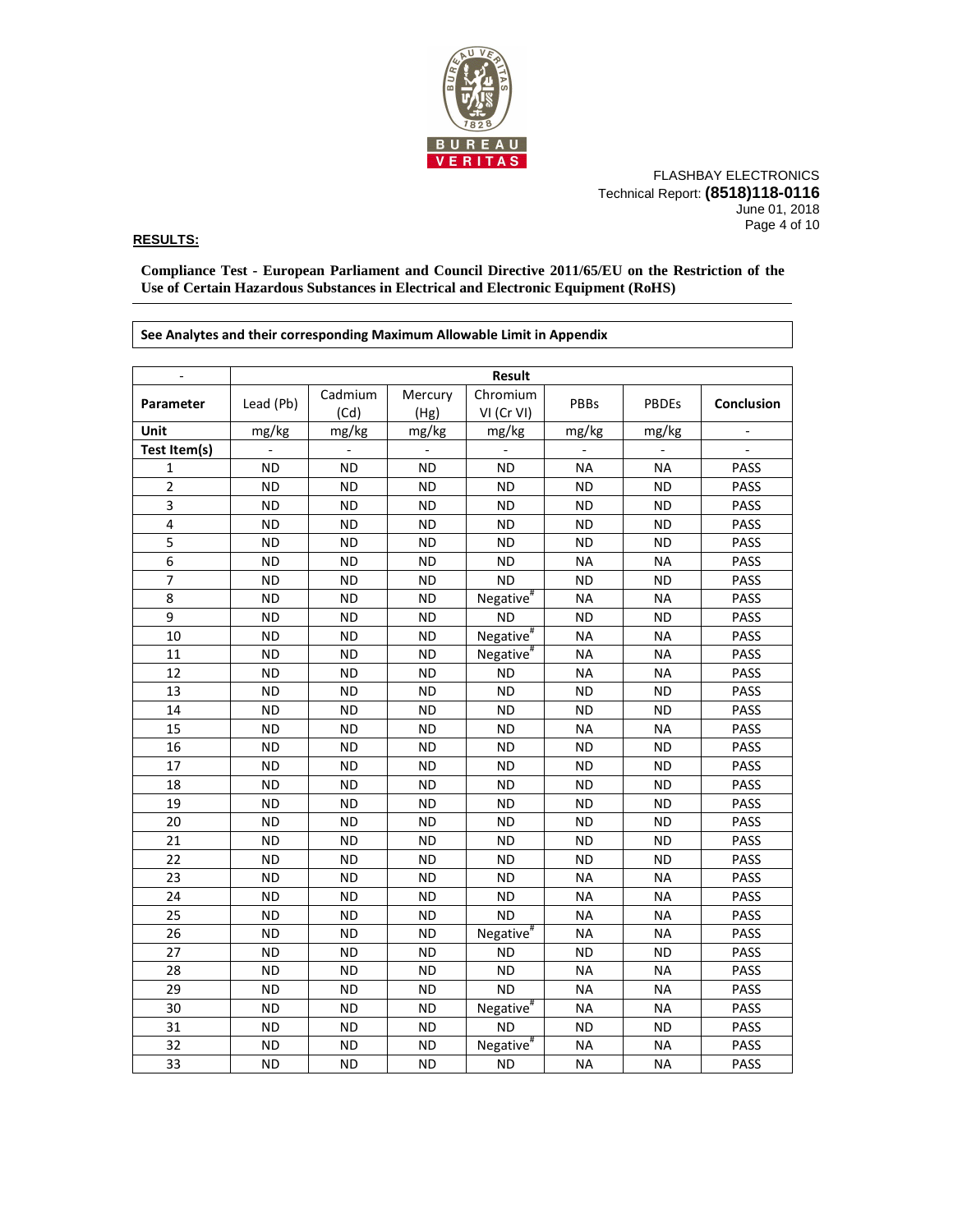

FLASHBAY ELECTRONICS Technical Report: **(8518)118-0116** June 01, 2018 Page 5 of 10

### **RESULTS:**

**Compliance Test - European Parliament and Council Directive 2011/65/EU on the Restriction of the Use of Certain Hazardous Substances in Electrical and Electronic Equipment (RoHS)** 

| See Analytes and their corresponding Maximum Allowable Limit in Appendix |               |           |                                      |                       |                        |              |                   |  |
|--------------------------------------------------------------------------|---------------|-----------|--------------------------------------|-----------------------|------------------------|--------------|-------------------|--|
|                                                                          |               |           |                                      |                       |                        |              |                   |  |
|                                                                          | <b>Result</b> |           |                                      |                       |                        |              |                   |  |
| Parameter                                                                | Lead (Pb)     | Cadmium   | Mercury                              | Chromium              | PBBs                   | <b>PBDEs</b> | <b>Conclusion</b> |  |
|                                                                          |               | (Cd)      | (Hg)                                 | VI (Cr VI)            |                        |              |                   |  |
| Unit                                                                     | mg/kg         | mg/kg     | mg/kg                                | mg/kg                 | mg/kg                  | mg/kg        |                   |  |
| Test Item(s)                                                             |               |           |                                      |                       |                        |              |                   |  |
|                                                                          |               |           |                                      |                       |                        |              |                   |  |
| 34                                                                       | ND.           | ND.       | ND.                                  | ND.                   | <b>NA</b>              | <b>NA</b>    | <b>PASS</b>       |  |
| 35                                                                       | <b>ND</b>     | <b>ND</b> | <b>ND</b><br>ND.<br><b>ND</b><br>ND. |                       | <b>PASS</b>            |              |                   |  |
| 36                                                                       | <b>ND</b>     | ND.       | <b>ND</b>                            | Negative <sup>#</sup> | <b>NA</b><br><b>NA</b> |              | <b>PASS</b>       |  |
| 37                                                                       | <b>ND</b>     | <b>ND</b> | ND.                                  | ND.                   | ND.<br>ND.             | <b>PASS</b>  |                   |  |
| 38                                                                       | ND.           | ND.       | ND.                                  | ND.                   | <b>NA</b>              | <b>NA</b>    | <b>PASS</b>       |  |
| 39                                                                       | 1500          | <b>ND</b> | ND.                                  | ND.                   | ND.                    | ND           | <b>EXEMPTED</b>   |  |
| 40                                                                       | 1600          | ND.       | <b>ND</b>                            | ND.                   | <b>ND</b>              | ND.          | <b>EXEMPTED</b>   |  |
| 41                                                                       | <b>ND</b>     | <b>ND</b> | ND.                                  | ND.                   | <b>ND</b>              | ND.          | <b>PASS</b>       |  |
| 42                                                                       | ND.           | ND.       | ND.                                  | <b>ND</b>             | <b>ND</b>              | ND.          | <b>PASS</b>       |  |
| 43                                                                       | <b>ND</b>     | ND.       | ND.                                  | ND.                   | <b>ND</b>              | ND.          | <b>PASS</b>       |  |
| 44                                                                       | <b>ND</b>     | ND.       | <b>ND</b>                            | ND.                   | <b>ND</b>              | ND.          | <b>PASS</b>       |  |
| 45                                                                       | <b>ND</b>     | ND.       | ND.                                  | ND.                   | ND.                    | ND.          | <b>PASS</b>       |  |
| 46                                                                       | <b>ND</b>     | ND.       | <b>ND</b>                            | ND.                   | <b>NA</b>              | <b>NA</b>    | <b>PASS</b>       |  |

Note / Key :

 $ND = Not detected$  ">" = Greater than

 $NR = Not requested$  mg/kg = milligram(s) per kilogram = ppm = part(s) per million

 $% = percent$  10 000 mg/kg = 1 %

Detection Limit : See Appendix.

Remark :

- The testing approach is listed in table of Appendix.
- # denotes as reported result(s) was (were) performed by wet chemistry method. Others were screened by XRF. For XRF screening, the result(s) of Cr VI was (were) reported as total chromium and the result(s) of PBBs and PBDEs was (were) reported as total bromine. Also, the XRF result(s) may be different to the actual content based on various factors including, but not limit to, sample size, thickness, area, nonuniformity composition, surface flatness.
	- Only selected example(s) is (are) indicated on the photograph(s) in Comment.
- According to European Parliament and Council Directive 2011/65/EU, Article 5 "Adaptation of the Annexes to scientific and technical progress", exemption(s) should be granted to the materials and components of Test Item(s) in the lists in Annexes III and IV of this directive.
	- According to Annex III of European Parliament and Council Directive 2011/65/EU, exemptions were granted a few materials and Clause 7(c)-I is reiterated here "Electrical and electronic components containing lead in a glass or ceramic other than dielectric ceramic in capacitors, e.g. piezoelectronic devices, or in a glass or ceramic matrix compound.". Test Item(s)  $<$  39  $>$   $<$  40  $>$  was (were) claimed as is by client (received as is). Therefore, this (these) Test Item(s) containing the found lead level should be exempted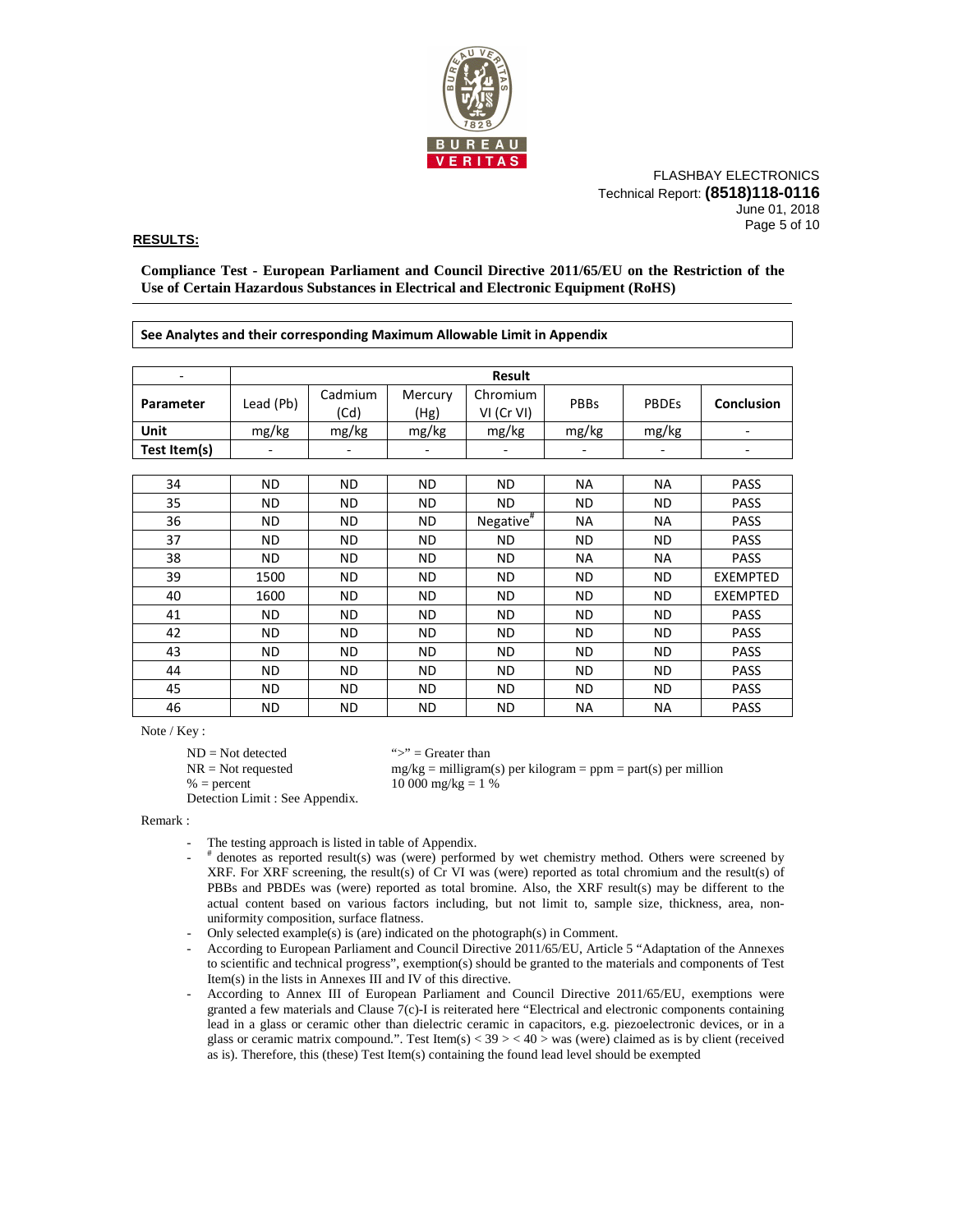

FLASHBAY ELECTRONICS Technical Report: **(8518)118-0116** June 01, 2018 Page 6 of 10

## **RESULTS:**

Comment :



END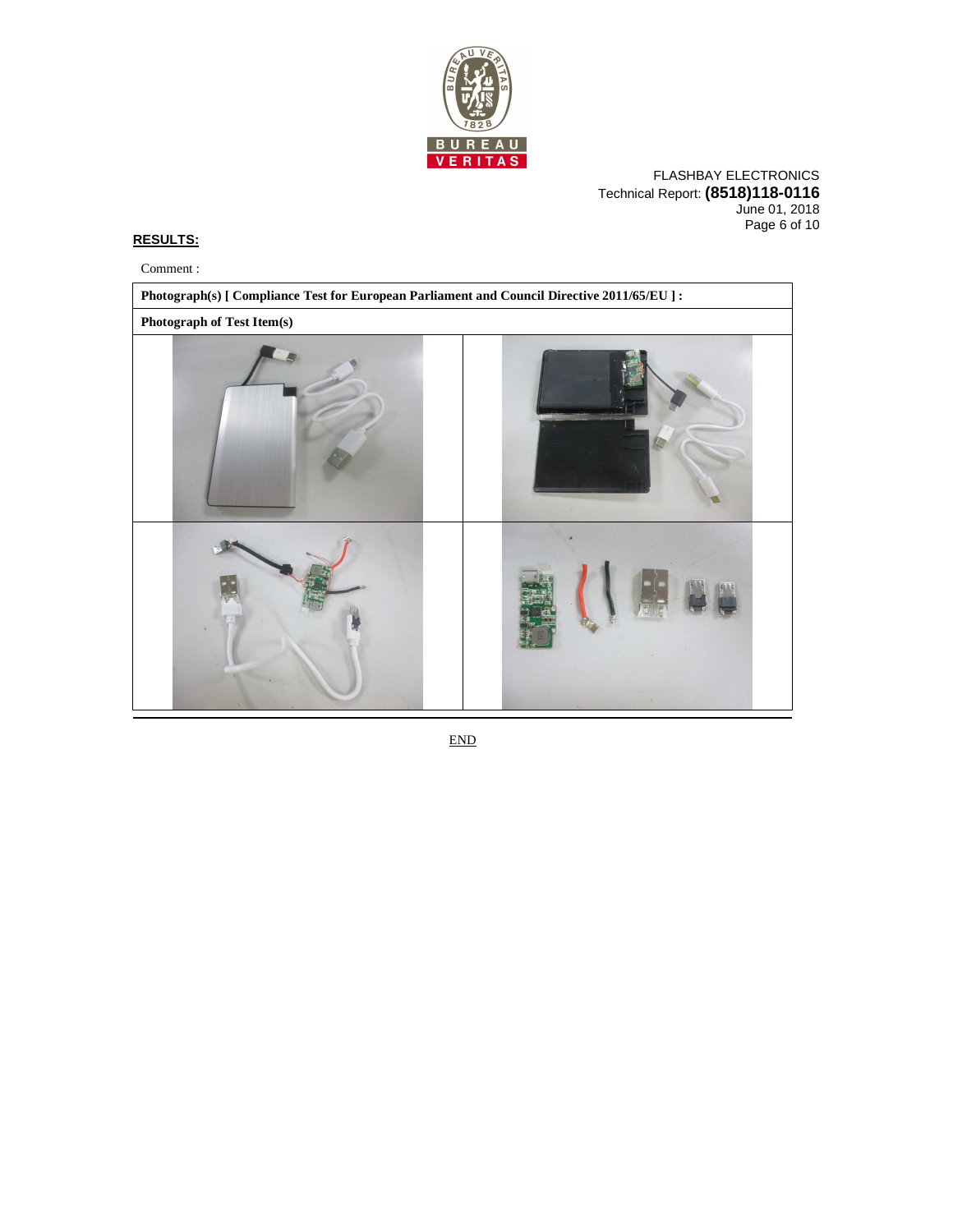

FLASHBAY ELECTRONICS Technical Report: **(8518)118-0116** June 01, 2018 Page 7 of 10

**RESULTS:**

# **TEST RESULT**

**Phthalates Test – Directive 2015/863/EU Amendment of European Parliament and Council Directive 2011/65/EU on the Restriction of the Use of Certain Hazardous Substances in Electrical and Electronic Equipment (RoHS)** 

| <b>Test Method</b><br>With reference to draft International Standard IEC 62321-8. |                                    |       |               |             |  |  |
|-----------------------------------------------------------------------------------|------------------------------------|-------|---------------|-------------|--|--|
| <b>Maximum</b><br><b>Allowable Limit:</b>                                         | DEHP, BBP, DBP & DIBP: 0.1% (Each) |       |               |             |  |  |
|                                                                                   | <b>Result</b>                      |       |               |             |  |  |
| <b>Tested Item(s)</b>                                                             | <b>Detected Analyte(s)</b>         | Conc. | Unit          | Conclusion  |  |  |
| $2+3+4$                                                                           | ND                                 | ND.   | $\%$          | <b>PASS</b> |  |  |
| $5 + 7 + 9$                                                                       | ND                                 | ND.   | $\%$          | <b>PASS</b> |  |  |
| $14 + 45$                                                                         | ND                                 | ND    | $\frac{0}{0}$ | <b>PASS</b> |  |  |

16+17+18 ND ND <sub>%</sub> PASS 19+20 ND ND % PASS 21+22 | ND ND ND % PASS 27+31+35 ND ND % PASS 37+41 ND ND % PASS

Note / Key :

 $ND = Not detected$  ">" = Greater than<br>  $NR = Not$  requested  $mg/kg = milligram$ Detection Limit (%) : 0.005

 $NR = Not requested$  mg/kg = milligram(s) per kilogram = ppm = part(s) per million<br>% = percent 10 000 mg/kg = 1 %  $10\,000\,mg/kg = 1\%$ 

Remark : The list of phthalates is summarized in table of Appendix.

END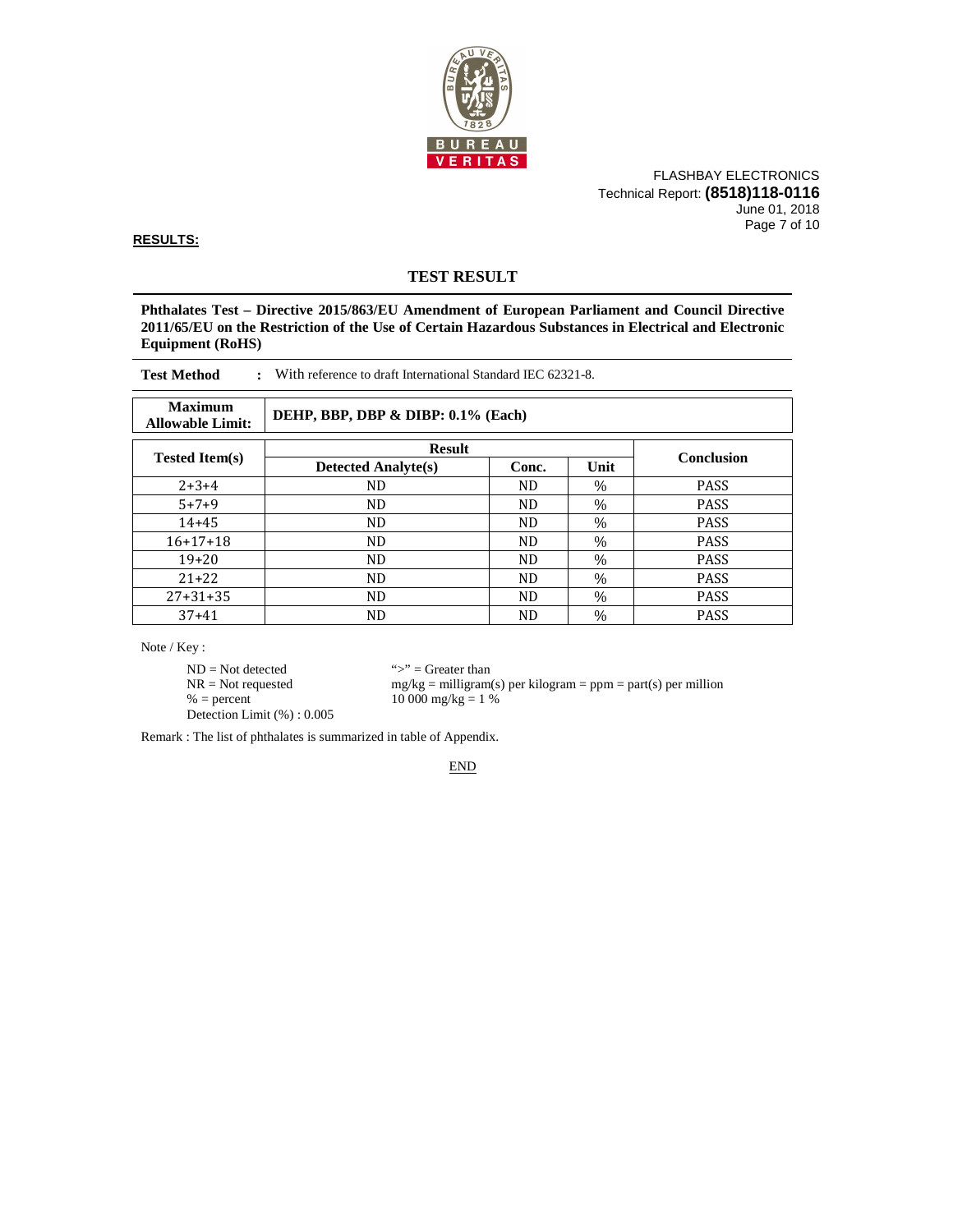

FLASHBAY ELECTRONICS Technical Report: **(8518)118-0116** June 01, 2018 Page 8 of 10

### **RESULTS:**

# **APPENDIX**

| List of Analytes and their Corresponding Test Methods, Detection Limit and Maximum Allowable Limit<br>[ Compliance Test for European Parliament and Council Directive 2011/65/EU ] : |                                                                                                                                                                                                                                                                                                                                                                                                                                    |                         |                                         |               |                                                      |                                  |
|--------------------------------------------------------------------------------------------------------------------------------------------------------------------------------------|------------------------------------------------------------------------------------------------------------------------------------------------------------------------------------------------------------------------------------------------------------------------------------------------------------------------------------------------------------------------------------------------------------------------------------|-------------------------|-----------------------------------------|---------------|------------------------------------------------------|----------------------------------|
|                                                                                                                                                                                      |                                                                                                                                                                                                                                                                                                                                                                                                                                    | Detection Limit (mg/kg) |                                         |               |                                                      |                                  |
|                                                                                                                                                                                      |                                                                                                                                                                                                                                                                                                                                                                                                                                    |                         | X-ray fluorescence (XRF) <sup>[a]</sup> |               | <b>Maximum</b><br><b>Allowable</b>                   |                                  |
| No.                                                                                                                                                                                  | <b>Name of Analytes</b>                                                                                                                                                                                                                                                                                                                                                                                                            | <b>Plastic</b>          | Metallic /<br>glass /<br>ceramic        | <b>Others</b> | Wet<br><b>Chemistry</b>                              | Limit<br>(mg/kg)                 |
| $\mathbf{1}$                                                                                                                                                                         | Lead (Pb)                                                                                                                                                                                                                                                                                                                                                                                                                          | 100                     | 200                                     | 200           | $10^{[b]}$                                           | 1 0 0 0                          |
| $\overline{c}$                                                                                                                                                                       | Cadmium (Cd)                                                                                                                                                                                                                                                                                                                                                                                                                       | 50                      | 50                                      | 50            | $10^{[b]}$                                           | 100                              |
| $\overline{3}$                                                                                                                                                                       | Mercury $(Hg)$                                                                                                                                                                                                                                                                                                                                                                                                                     | 100                     | 200                                     | 200           | $10^{[c]}$                                           | 1 0 0 0                          |
| $\overline{4}$                                                                                                                                                                       | Chromium (Cr)                                                                                                                                                                                                                                                                                                                                                                                                                      | 100                     | 200                                     | 200           | NA                                                   | NA.                              |
| 5                                                                                                                                                                                    | Chromium VI (Cr VI)                                                                                                                                                                                                                                                                                                                                                                                                                | <b>NA</b>               | NA                                      | NA            | $3^{[g, h]}/10^{[d]}$<br>See $\left[$ e, j $\right]$ | 1000/<br>Negative <sup>[j]</sup> |
| 6                                                                                                                                                                                    | Bromine (Br)                                                                                                                                                                                                                                                                                                                                                                                                                       | 200                     | <b>NA</b>                               | 200           | NA                                                   | NA                               |
| $\tau$                                                                                                                                                                               | Polybromobiphenyls (PBBs)<br>- Bromobiphenyl (MonoBB)<br>- Dibromobiphenyl (DiBB)<br>- Tribromobiphenyl (TriBB)<br>- Tetrabromobiphenyl (TetraBB)<br>- Pentabromobiphenyl (PentaBB)<br>- Hexabromobiphenyl (HexaBB)<br>- Heptabromobiphenyl (HeptaBB)<br>- Octabromobiphenyl (OctaBB)<br>- Nonabromobiphenyl (NonaBB)<br>- Decabromobiphenyl (DecaBB)                                                                              | <b>NA</b>               | <b>NA</b>                               | <b>NA</b>     | Each 50 <sup>[f]</sup>                               | Sum 1 000                        |
| 8                                                                                                                                                                                    | Polybromodiphenyl ethers (PBDEs)<br>- Bromodiphenyl ether (MonoBDE)<br>- Dibromodiphenyl ether (DiBDE)<br>- Tribromodiphenyl ether (TriBDE)<br>- Tetrabromodiphenyl ether (TetraBDE)<br>- Pentabromodiphenyl ether (PentaBDE)<br>- Hexabromodiphenyl ether (HexaBDE)<br>- Heptabromodiphenyl ether (HeptaBDE)<br>- Octabromodiphenyl ether (OctaBDE)<br>- Nonabromodiphenyl ether (NonaBDE)<br>- Decabromodiphenyl ether (DecaBDE) | <b>NA</b>               | <b>NA</b>                               | NA            | Each 50 <sup>[f]</sup>                               | Sum 1 000                        |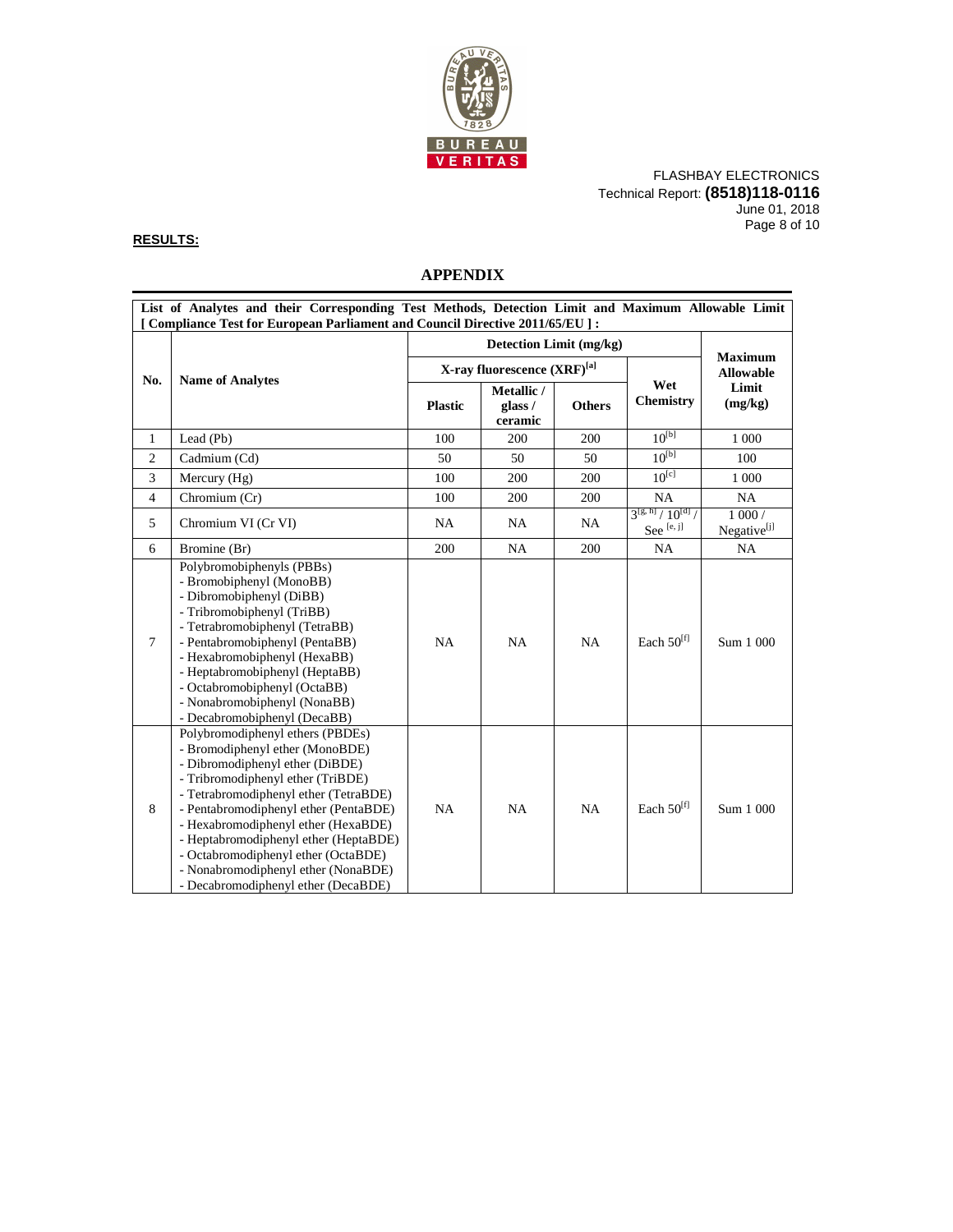

### FLASHBAY ELECTRONICS Technical Report: **(8518)118-0116** June 01, 2018 Page 9 of 10

### **RESULTS:**

|       | $NA = Not applicable$                                                                                                          |
|-------|--------------------------------------------------------------------------------------------------------------------------------|
| [a]   | Test method with reference to International Standard IEC 62321-3-1: 2013.                                                      |
| [b]   | Test method with reference to International Standard IEC 62321-5: 2013.                                                        |
| [c]   | Test method with reference to International Standard IEC 62321-4: 2017.                                                        |
| $[d]$ | Polymers and Electronics - Test method with reference to European Standard EN 62321-7-2: 2017.                                 |
| [e]   | Metal - Test method with reference to International Standard IEC 62321-7-1: 2015 $\text{^{11}}$ .                              |
| $[f]$ | Test method with reference to International Standard IEC 62321-6: 2015.                                                        |
| [g]   | Leather - Test method International Standard ISO 17075: 2007.                                                                  |
| [h]   | Other Than Metal, Leather, Polymers and Electronics - Test method with reference to International Standard ISO<br>17075: 2007. |
|       |                                                                                                                                |

- $_{[i]}$  The principle of this method was evaluated and supported by two studies organized by IEC TC 111 WG3. These studies were focused on detecting the presence of Cr VI in the corrosion protection coatings on metallic samples. [j] Result(s) of Cr VI for metallic material(s) was (were) expressed in term of positive and negative. Negative means the absence of Cr VI on the tested areas and the result(s) was (were) regarded as in compliance with European Parliament and Council Directive 2011/65/EU, Article 4(1). While, positive means the presence of Cr VI on tested
- areas and the result(s) was (were) regarded as in conflict with European Parliament and Council Directive 2011/65/EU, Article 4(1).

#### **Testing Approach [ Compliance Test for European Parliament and Council Directive 2011/65/EU ] :**

The testing approach was with reference to the following document(s).

- 1 International Standards IEC 62321-1: 2013 and IEC 62321-2: 2013
- <sup>2</sup>"RoHS Enforcement Guidance Document Version 1" by EU RoHS Enforcement Authorities Informal Network. (May 2006)
- <sup>3</sup>"RoHS Regulations Government Guidance Notes" by United Kingdom Department for Business Innovation & Skills. (February 2011)
- "Final Report to RoHS substances (Hg, Pb, Cr(VI), Cd, PBB and PBDE) in electrical and electronic equipment in Belgium" by Belgium Federal Public Service Health, Food Chain Safety and Environment. (November 2005)

| <b>List of Phthalates:</b> |                                       |          |                |                             |         |  |  |
|----------------------------|---------------------------------------|----------|----------------|-----------------------------|---------|--|--|
| No.                        | <b>Name of Analytes</b>               | CAS-No.  | No.            | <b>Name of Analytes</b>     | CAS-No. |  |  |
|                            | Bis(2-ethylhexyl) phthalate<br>(DEHP) | 117-81-7 |                | Dibutyl phthalate (DBP)     | 84-74-2 |  |  |
|                            | Butyl benzyl phthalate (BBP)          | 85-68-7  | $\overline{4}$ | Diisobutyl phthalate (DIBP) | 84-69-5 |  |  |